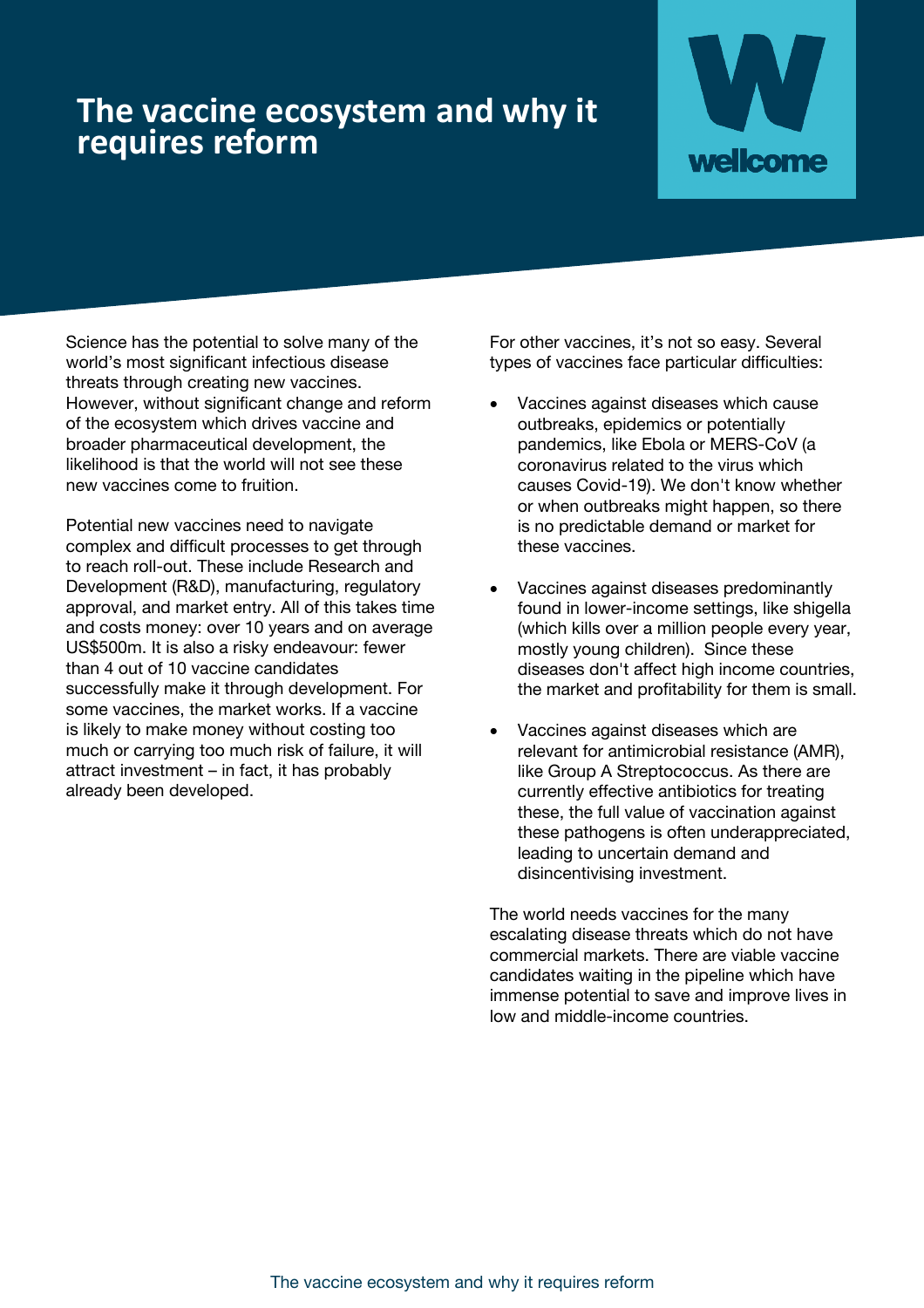In late 2019 The Wellcome Trust commissioned MM Global Health to analyse the vaccine development ecosystem and identify the pivotal barriers affecting vaccine candidates in their journey to licensure and use. The analysis focused on vaccines for three types of diseases: those with epidemic or outbreak potential, those affecting low-income settings and those related to tackling antimicrobial resistance. The research included a full literature review, detailed mapping of vaccine development decision making, weighting of barriers in the ecosystem and analysis of existing solutions. The research provides a framework for understanding the potential improvements and actions which could be taken with respect to the vaccine market and ecosystem going forward.

### **Overview of the research**

#### **Understanding vaccine decision making**

Decisions on whether vaccines progress are taken by those organisations directly involved in vaccine development, from academic institutions through to major pharmaceuticals. Other stakeholders such as regulators, funders, governments, and multilateral institutions all play a role in influencing whether a vaccine candidate will progress, but do not hold any final say on whether this happens.

Early decision making in vaccine development is generally undertaken by different sets of actors to those who make late-stage decisions. Academic institutions and biotech companies involved in early-stage vaccine development tend to focus more on unmet medical need and the technical feasibility of vaccine development. As a vaccine candidate progresses, a largescale partner will be required to seek licensure and commercialisation. As larger, more commercial entities become involved, decision making around whether vaccines progress or not, shifts towards their value creation and revenue potential. Operating across the whole process is the issue of licensure feasibility. The lack of a regulatory route for a vaccine to receive approval is a key consideration for all stakeholders.

#### **A complex system with interlinked challenges**

The research identified 54 challenges faced by developers in advancing vaccines. These challenges were further explored through a survey of developers and via a series of roleplayed investment decisions involving an expert advisory panel. Of the 54 challenges 16 were found to be universal across the vaccine development ecosystem. Values for the cost, time and public health impact of addressing these barriers were calculated by bringing together the best available data and expert insight.

The report identified priority challenges which cut across regulating vaccine development, how we conduct clinical trials going forward, how we manufacture vaccines and how we finance vaccines that lack clear commercial markets. The challenges span science, industrial development, collective action, economics, and political economy. The challenges are also inter-related in nature with critical dependencies between the advances that can be made on scientific or technical barriers, and the advances required to provide sufficient economic reward to incentivise developers.

To date, efforts to solve the challenges in latestage vaccine development have been singular approaches that have produced benefits for a single disease or single topic area but have not produced system-wide gains. Instead, a collective and systemic approach is needed, only then can the vaccine ecosystem be effectively equipped to meet the challenges of future infectious disease threats.